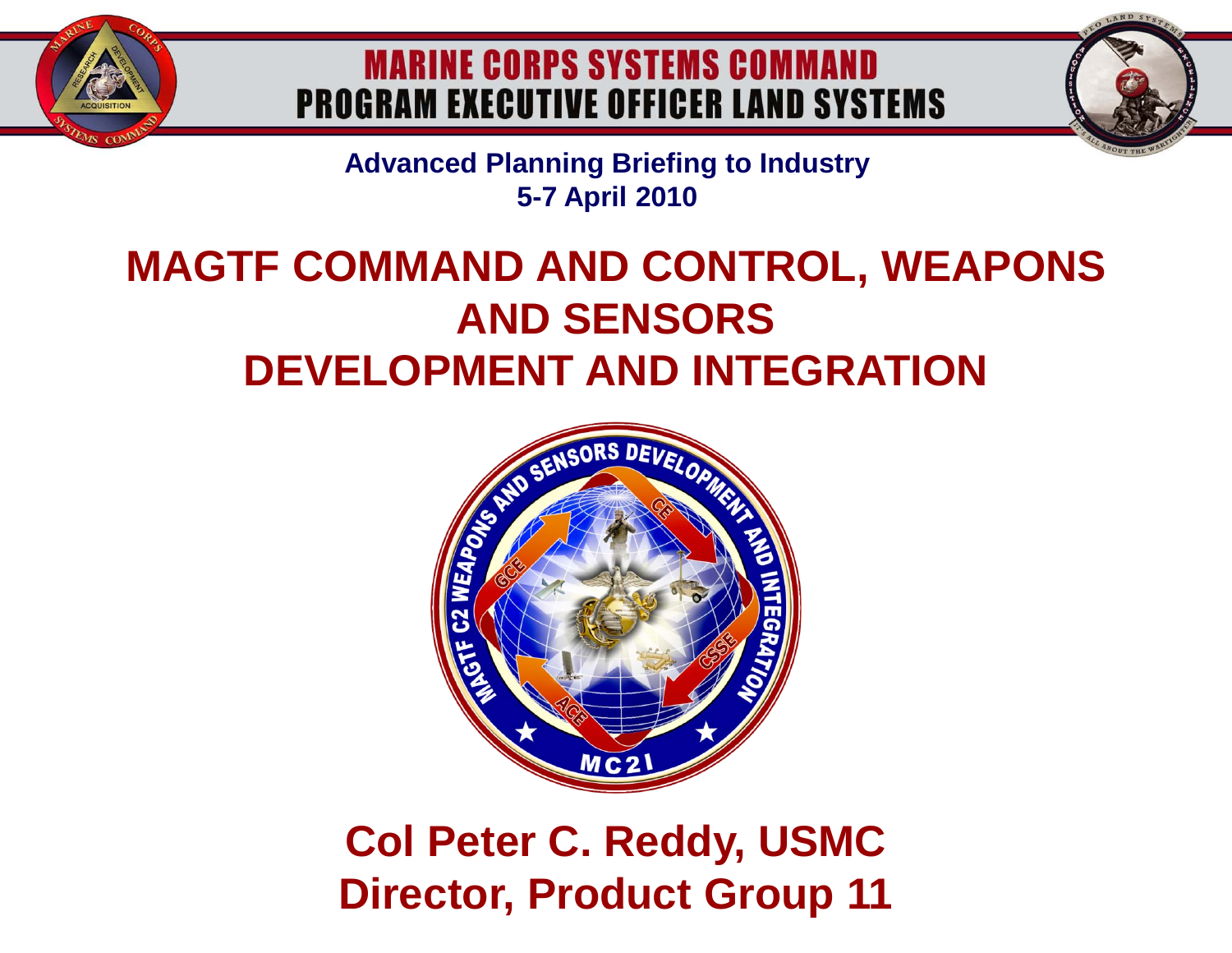### **Advanced Planning Briefing to Industry PG 11 Portfolio**

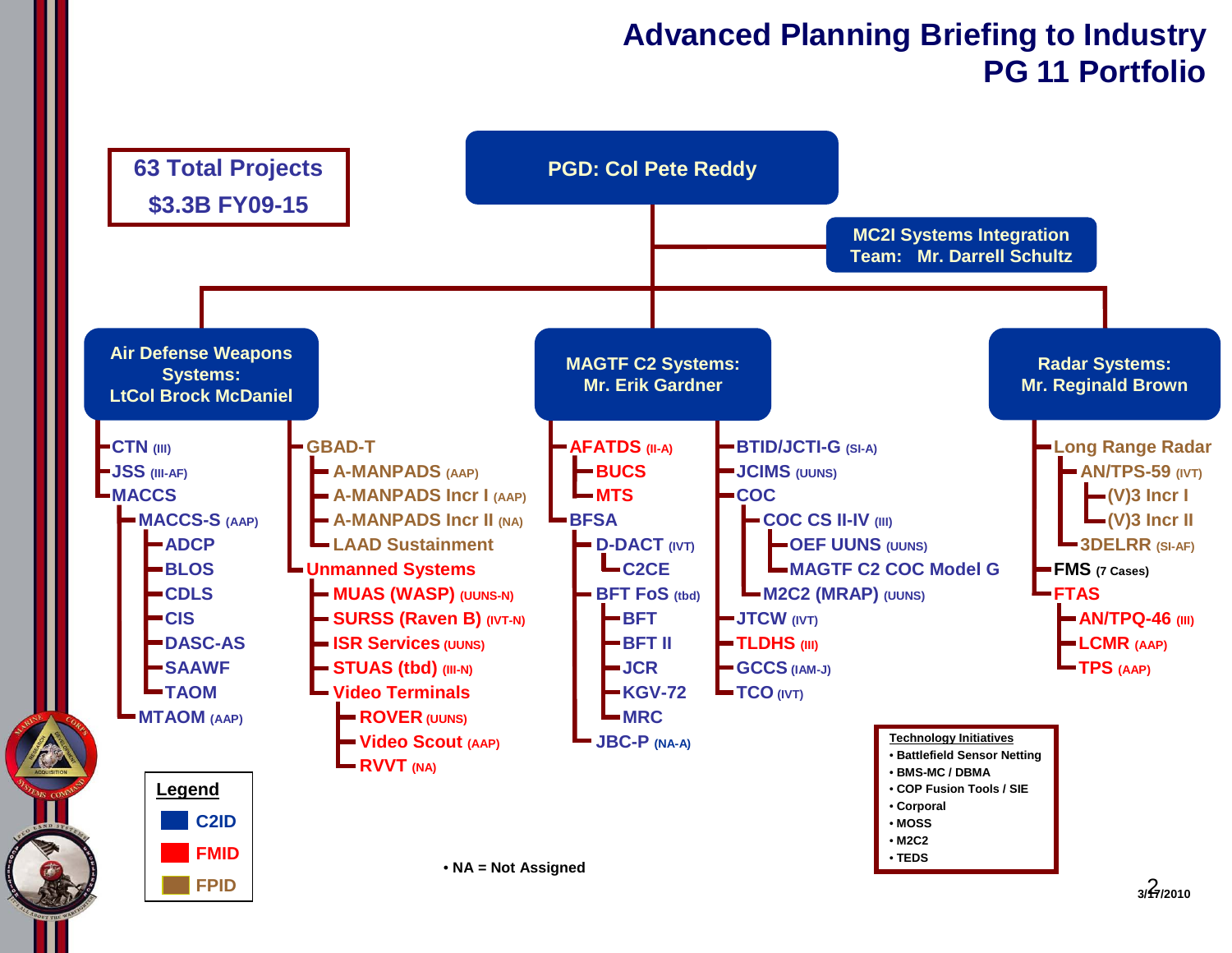### **Advanced Planning Briefing to Industry MCSC Organization Line Chart**

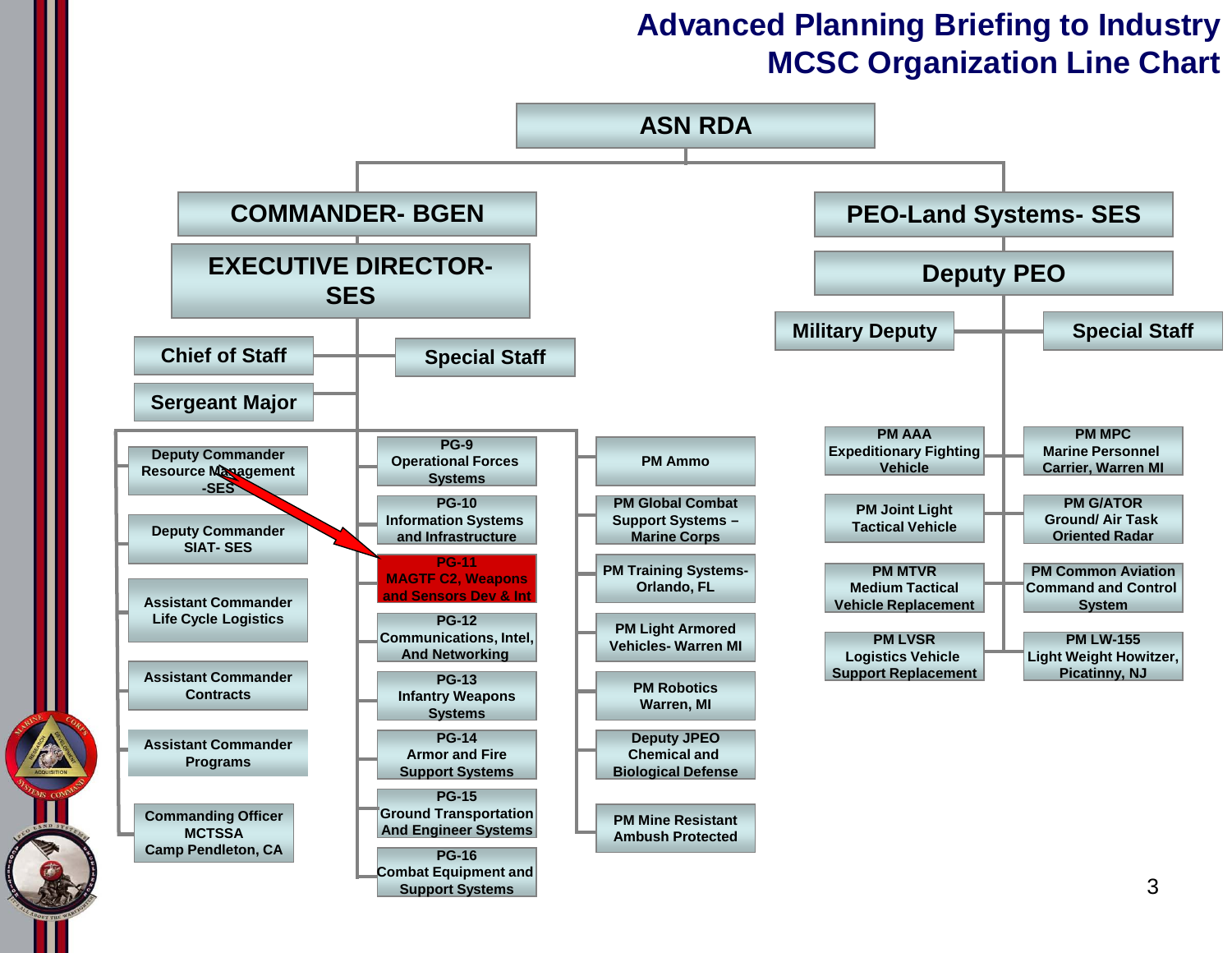## **Advanced Planning Briefing to Industry PG 11**

## Product Group Principals:

Product Group Director: *Col Pete Reddy*

PM Air Defense Weapons Systems/Unmanned Systems: *Lt Col Brock McDaniel* PM MAGTF C2 Systems: *Mr. Erik Gardner* PM Radar Systems: *Mr. Reginald Brown* MC2I Systems Integration Team: *Mr. Darrell Schultz*

Competency Alignment Team

- Business Manager: *Ms. Kristine Rinaldo*
- Contracts Manager: *Ms. Lee Hoyland*
- Lead Financial Manager: *Ms. Diana Wyatt*
- Lead Engineer: *Ms. Jeanette Evans-Morgis*
- Lead Logistician: *Ms. Jennifer Griggs*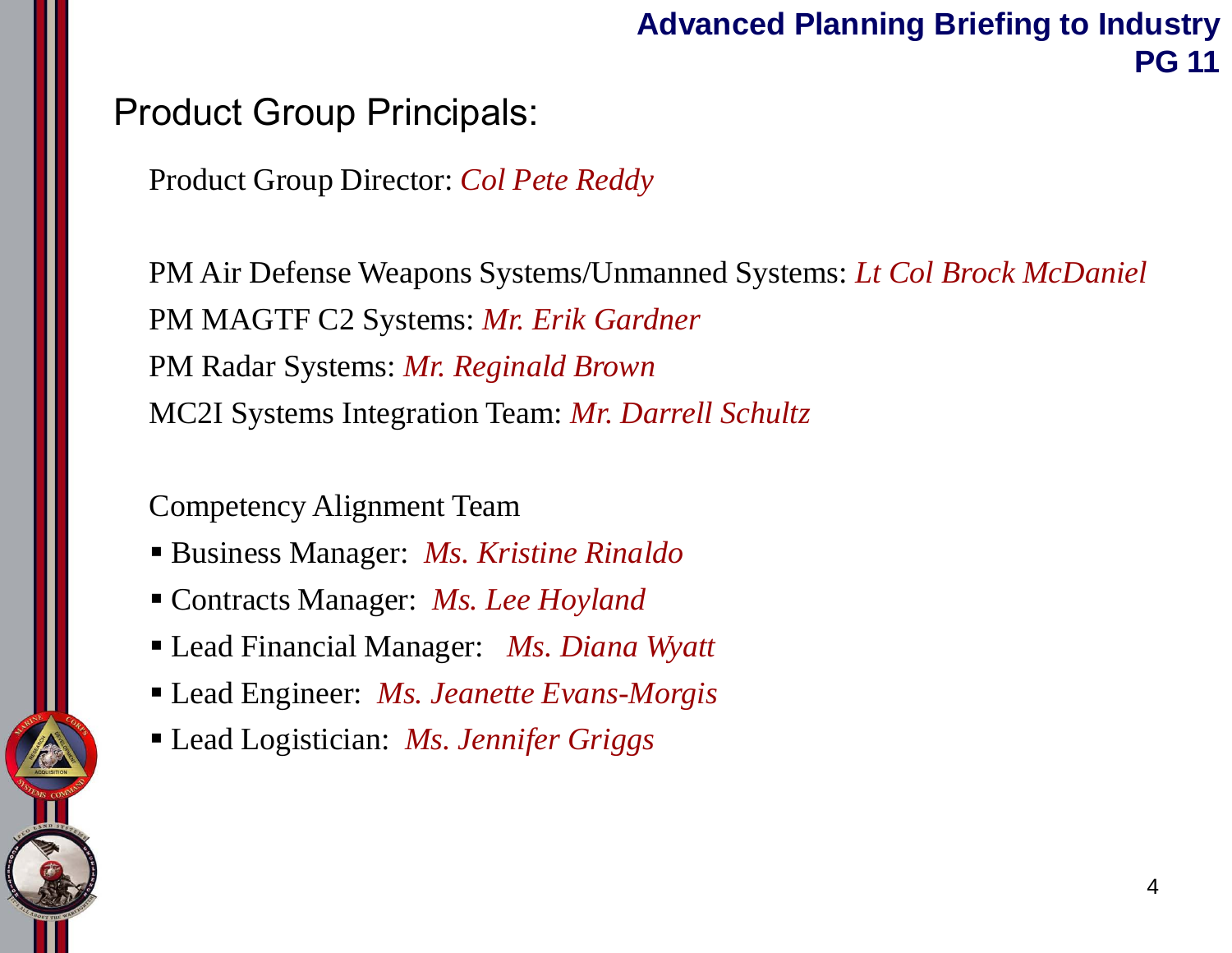#### **Advanced Planning Briefing to Industry PG 11 FYDP Investments**

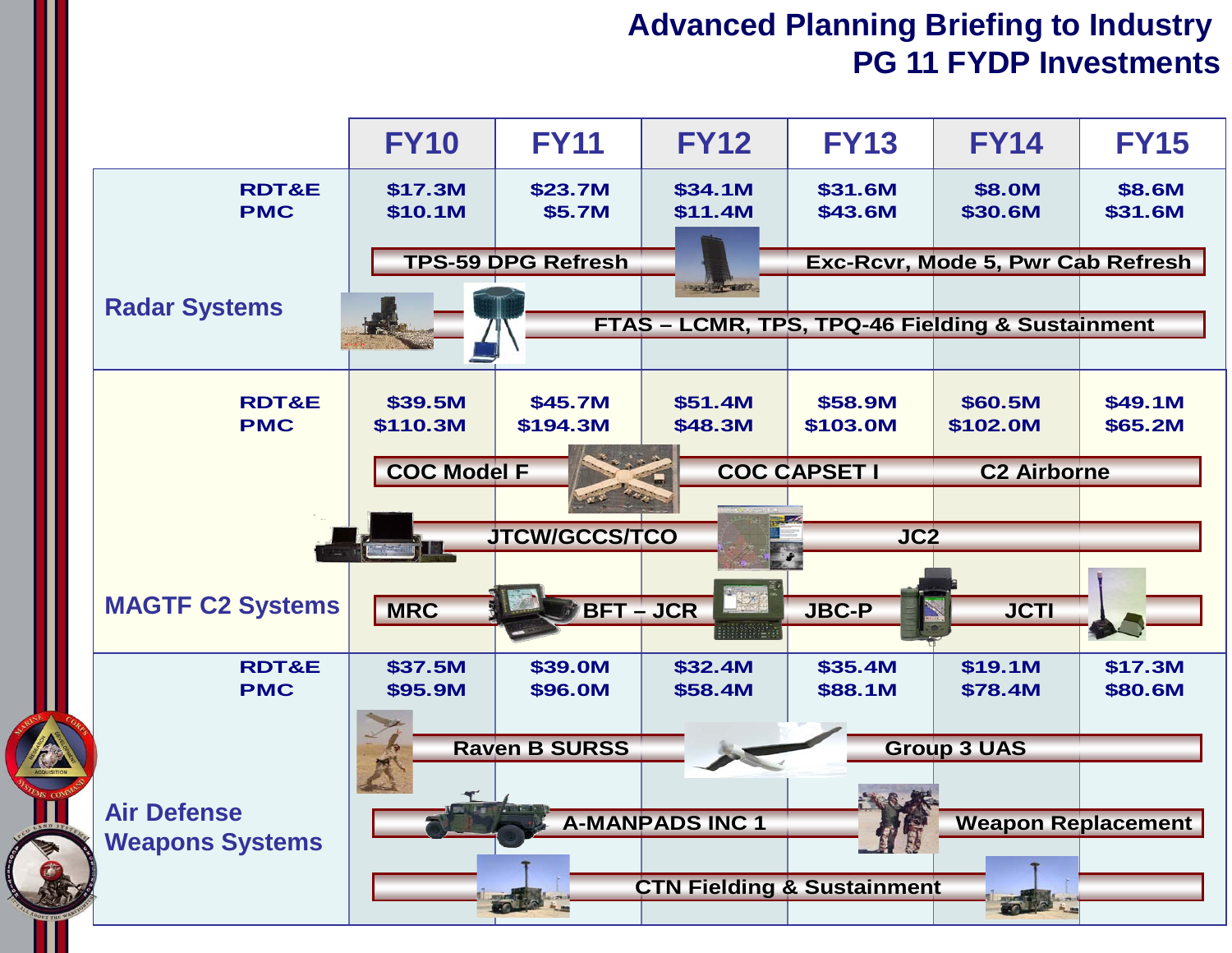## **Advanced Planning Briefing to Industry PG 11 Highlights**

# **Mobile Modular Command and Control**

## **First System Deployed Six Months After Receipt of Funding**



- **High bandwidth on-the-move SATCOM (Ku-band) for extremely robust digital data and Voice-Over-IP communications**
- **Staff kits: Twelve CF19 Toughbook laptops with full COC tactical software load; connected to M2C2 vehicle and each other by secure wireless LAN (SECNET 11), minimum 500 meter range; TOCNET intercom provides full access to all radios and freqs.**
- **Full suite of tactical radios: PRC-117F, EPLRS, PRC-150, PRC-152**
- **Three network enclaves: SIPR, NIPR and Coalition/Mission Secret**
- **The M2C2 Cat 1 Cougar vehicle retains Blue Force Tracker and counter-IED in its suite of equipment.**
- **Twelve months of sustainment in-theater including field engineers, spare and repair parts, training, help desk, documentation.**
- **Systems two and three will be delivered to theater in August 2010.**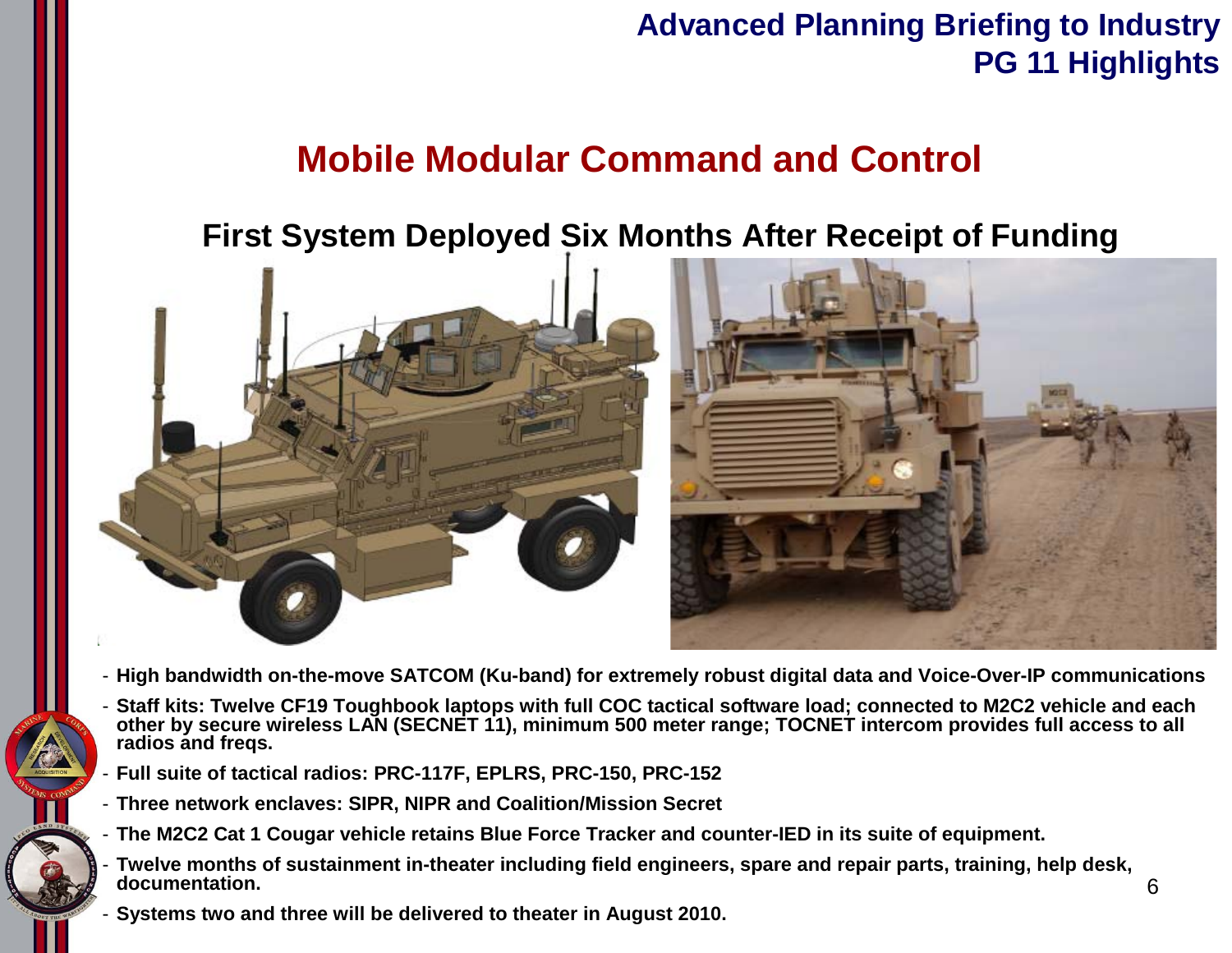## **Advanced Planning Briefing to Industry PG 11 Highlights**

# **Mobile Tactical Air Operations Module AN/TSQ-269**

• Description: The MTAOM provides an expeditionary transportable Air Command and Control system. The MTAOM is based on the TAOM equipment. It is housed in a S-788/G shelter mounted on a M1152 A1 High Mobility Multipurpose Wheeled Vehicle (HMMWV). Power and ECU are provided by the Integrated Trailer ECU and Generator (ITEG) system. When connected with radar and the AN/MRQ-12(V)4 Communication Interface System the MTAOM provides the capabilities to operate as an Early Warning/Control center.

#### • Tactical Data Link Capabilities:

- TDL A
- TDL B
- TDL J
- ATDL-1
- NATO Link 1
- JREAP A
- JREAP B
- JREAP C
- Communication Assets:
	- 2 AN/VRC-103 radios
	- 1 AN/GRC-171(V)B4 radio
	- 1 AN/USQ-140(V)11 MIDS radio
	- 1 1000Kw HF radio

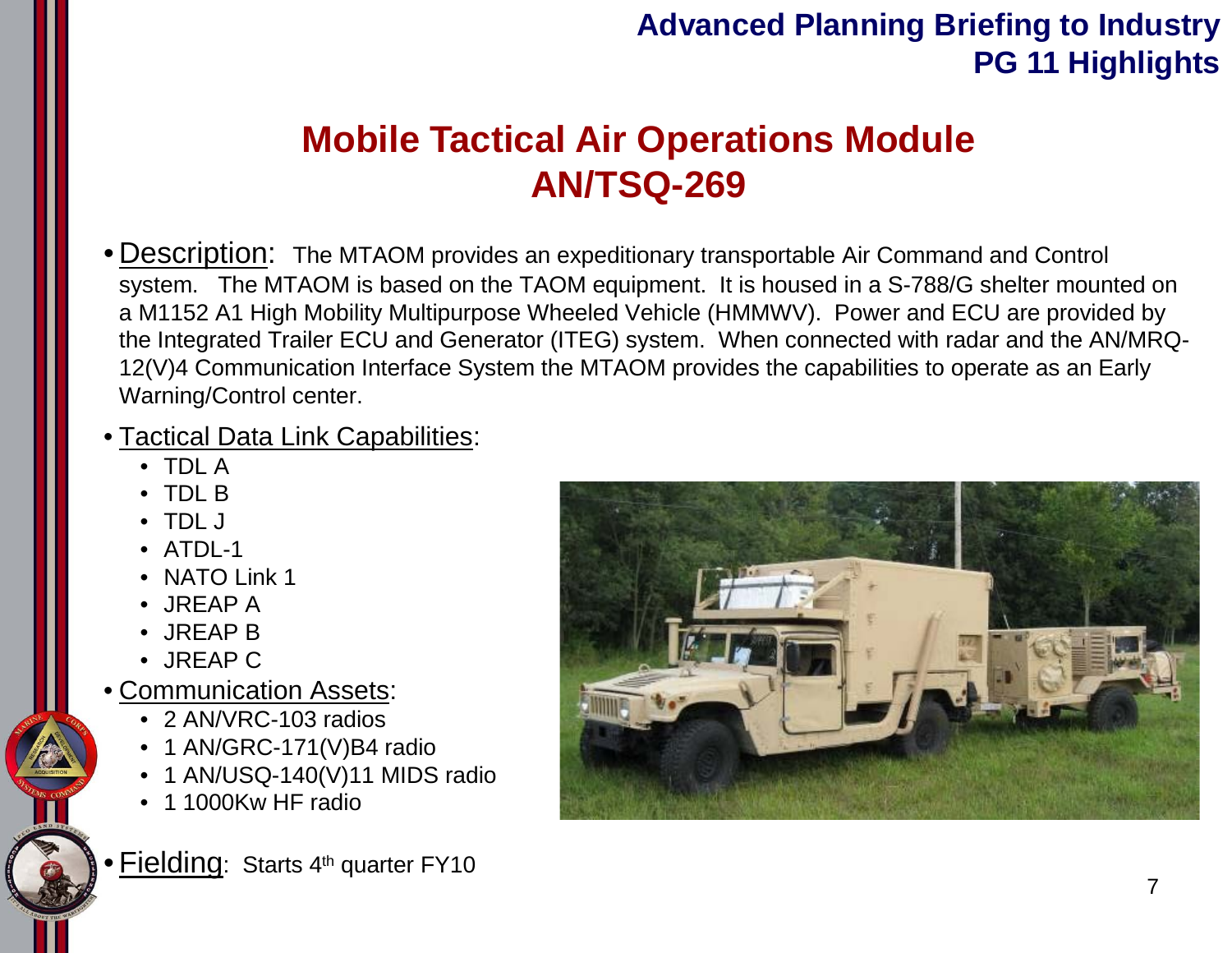## **Advanced Planning Briefing to Industry PG 11 Highlights**

# **Family of Target Acquisition Systems**

#### • **AN/TPQ-46 Firefinder Radar**

- **Upgraded Armored Vehicles (M1152A1 w B2 and M1151A1 w B1)**
- **Procure and field additional systems to meet CMC 202k AAO**
- **Procure and field additional systems to meet Reset the Force Initiative**
- **EPLRS Radio capability (Dual digital network)**
- **Procured Maintenance Tactical Mobile Forward 7187 to enhance RAM**

#### • **AN/TPQ-48 Lightweight Counter Mortar Radar**

- **Plan, Provision, and Source Equipment Density Lists (EDL) for OIF and OEF (32 systems)**
- **Pursuing V2 upgrades that enhance performance**
- **Provided in-country and on site training to deploying units**
- **AN/TSQ-267 Target Processing Set**
	- **Standardize Target Processing Center (TPC) equipment layout**
	- **Provides a platform for the standardization of TPC Tactics, Techniques, and Procedures (TTPs)**



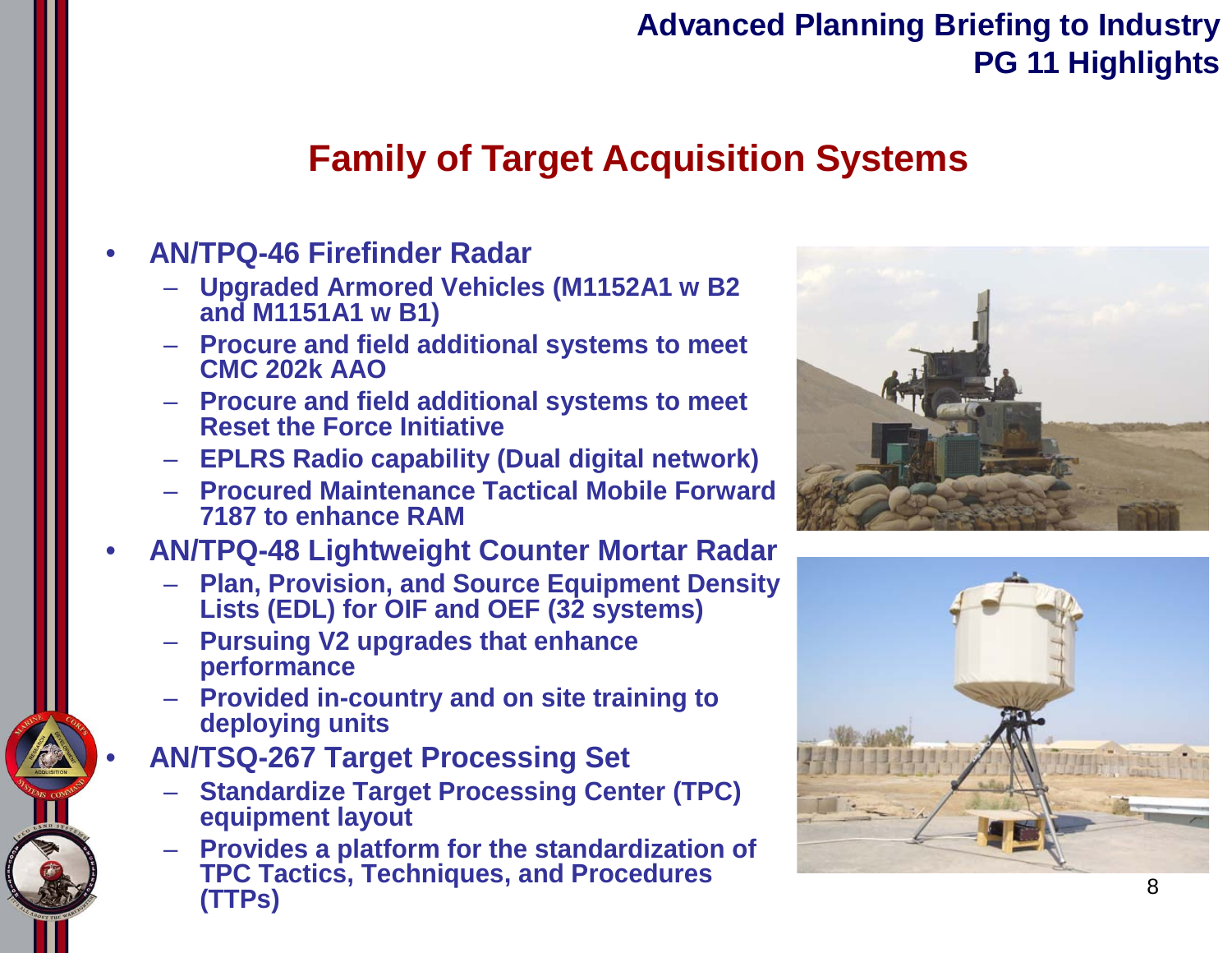## **Advanced Planning Briefing to Industry PG 11 Summary**

# *Many Challenges Remain:*

- **Net-centricity, the Service-Oriented Environment and the Transition to JC2**
- **USMC / USA JROC-directed Convergence**
- **Combat ID**
- **Integrating New C2 Technologies to Improve Existing Capabilities**
- **Footprint Reduction**
- **Green Initiatives**
- **Sustaining Today's Systems Until Tomorrow's Systems Arrive**
- **Reducing Time to Fuse Multi-level Data at and from the Aviation Combat Element (ACE), Ground Combat Element (GCE), Command Element (CE), and Logistics Combat Element (LCE)**